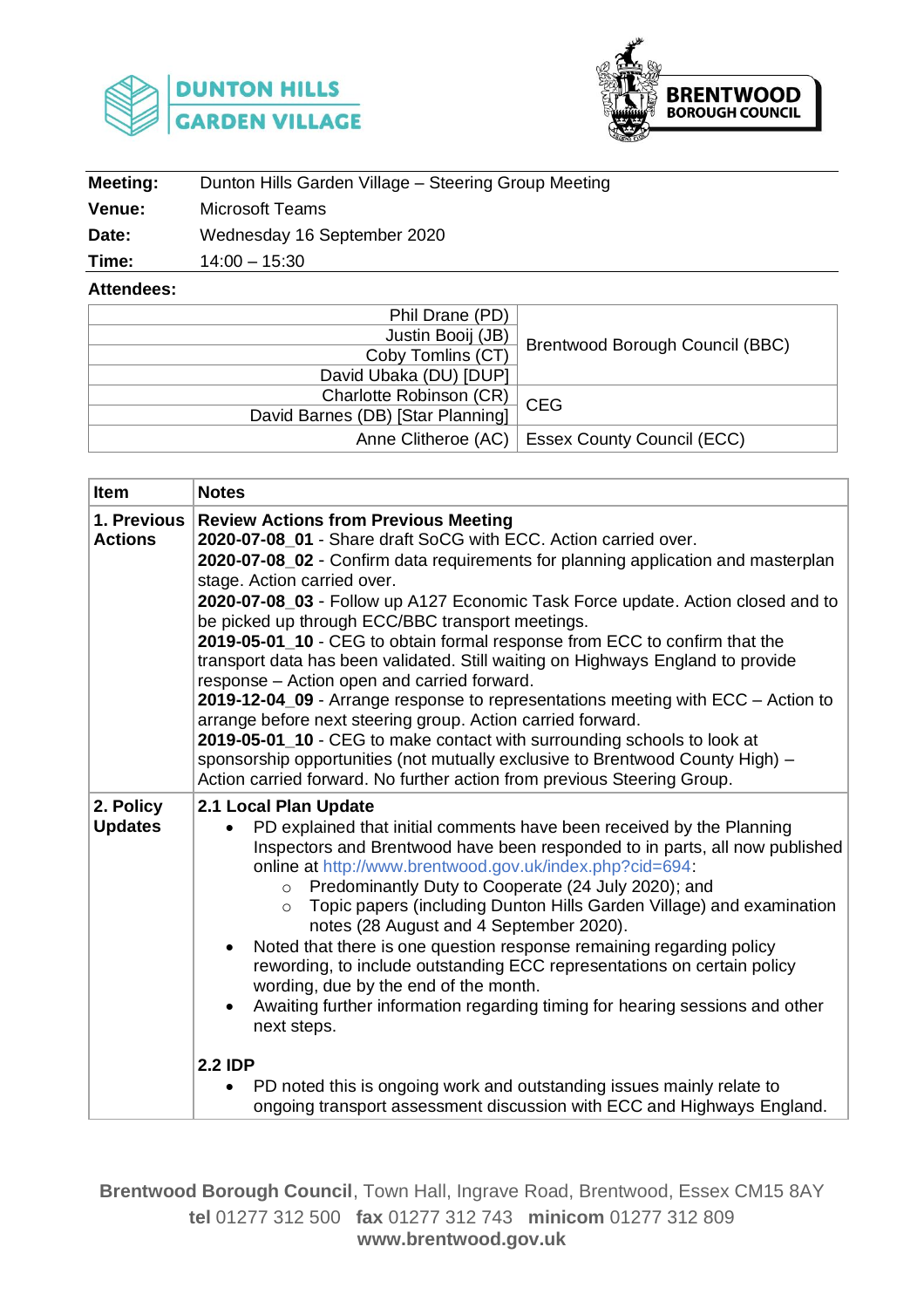| 2.3 Representations and Statements of Common Ground<br>PD noted that the draft SoCG template for ECC is being prepared and took<br>an action to share this as soon as possible.<br>PD noted that a RAG list has been set out and responded to by ECC and AC<br>$\bullet$<br>noted that this can be used as the starting point for the SoCG. AC noted that<br>minor policy wording changes would likely remove many ECC comments.<br>AC noted there had been no recent update regarding the Basildon Local Plan<br>$\bullet$<br>examination. |
|---------------------------------------------------------------------------------------------------------------------------------------------------------------------------------------------------------------------------------------------------------------------------------------------------------------------------------------------------------------------------------------------------------------------------------------------------------------------------------------------------------------------------------------------|
| 2.3 SPD / Co-Design                                                                                                                                                                                                                                                                                                                                                                                                                                                                                                                         |
| HTA provided overview presentation of SPD to date (presentation attached to<br>$\bullet$<br>minutes).                                                                                                                                                                                                                                                                                                                                                                                                                                       |
| Action: All to provide early comments ahead of public consultation.<br>$\bullet$<br>DB noted that the mechanics of how the passing over of assets to community<br>$\bullet$<br>needs to be worked out and how it is set up. CT noted that this work is a set<br>piece of work, potentially in collaboration with ECC to understand this<br>approach in the new year.                                                                                                                                                                        |
| DB explained that CEG would like to see market testing for the SPD. CT<br>$\bullet$<br>noted that this will be undertaken through the consultation process, in addition<br>to being design tested prior to consultation.                                                                                                                                                                                                                                                                                                                    |
| CT provided update on SPD timing with consultation delayed by one month.<br>$\bullet$<br>This impacts timeframes for meetings such as Project Delivery Board (28<br>October) and Policy, Resources and Economic Development Committee (18<br>November). Consultation period will likely be extended beyond statutory<br>minimum of six-weeks to take account of Christmas and New Year holiday<br>period.                                                                                                                                   |
| 2.3 Transport                                                                                                                                                                                                                                                                                                                                                                                                                                                                                                                               |
| <b>Local Plan Transport Assessment</b><br>PD updated that there will be a meeting with ECC 17 September 2020<br>$\bullet$<br>regarding Brentwood Local Plan transport matters. Outstanding points<br>including methodology for J28 and J29 to work will be discussed.<br>PD explained that Stantec and Atkins involvement with Highways England as<br>$\bullet$<br>well as Jacobs will hopefully resolve outstanding matters.                                                                                                               |
| West Horndon Station MoU<br>PD noted that the MoU had been reviewed by BBC's legal team and the next<br>steps are to share with ECC in the first instance and other landowners later if<br>relevant. This has been originally prepared by c2c and amended by DU.<br>Action: PD to share West Horndon Station MoU with ECC.<br>$\bullet$                                                                                                                                                                                                     |
| <b>CEG DHGV Transport</b><br>DB noted that a response has been provided by AECOM on behalf of<br>$\bullet$<br>Highways England and Vectos have provided a response to this. Awaiting<br>further advice from AECOM. It was noted that there are a few outstanding<br>matters with Highways England.<br>DB noted that ECC have provided comments on the mobility plan and Vectos<br>$\bullet$<br>will get back to ECC following review of comments.                                                                                           |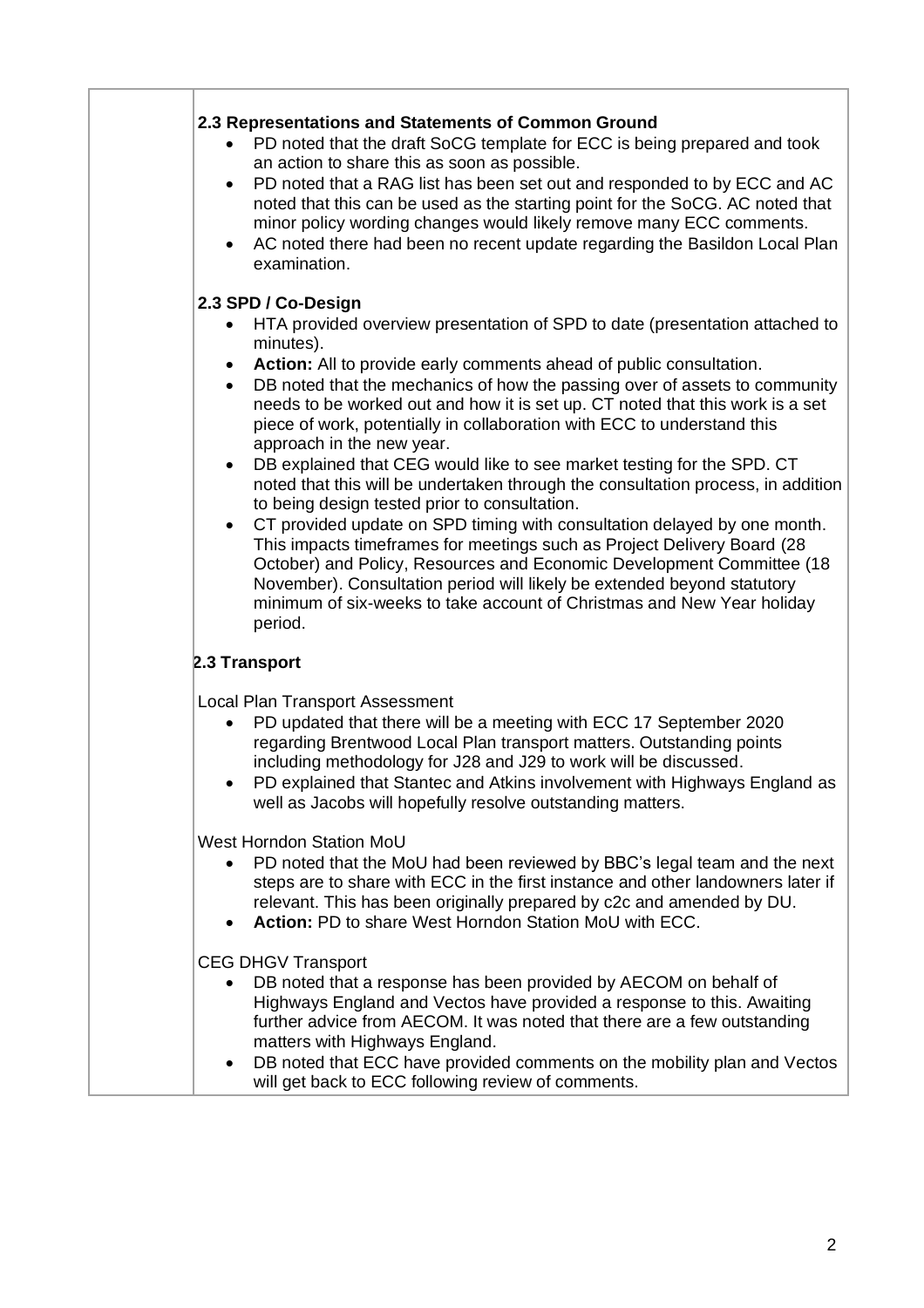| 3. Delivery<br><b>Phase</b>               | 3.1 DHGV School update<br>CT noted that there is disagreement between ECC and CEG regarding the<br>amount of data required as part of school location decision making. The<br>disagreement relates to the point in time which information is submitted. AC<br>took an action to attain requirements for information needed from CEG for<br>ECC. DB explained that the level of detail provided is proportionate to the<br>amount of detail needed for relevant document and highlighted that further<br>information should come at DM stage. CT noted that if this cannot be<br>resolved, a specific meeting with ECC school expert will be required. AC<br>noted that it is important to get this information ahead of EIP to ensure ECC<br>can support the masterplanning work undertaken by BBC.<br>AC took action to resend information previously provided in relation to<br>education information required. |  |  |  |  |
|-------------------------------------------|-------------------------------------------------------------------------------------------------------------------------------------------------------------------------------------------------------------------------------------------------------------------------------------------------------------------------------------------------------------------------------------------------------------------------------------------------------------------------------------------------------------------------------------------------------------------------------------------------------------------------------------------------------------------------------------------------------------------------------------------------------------------------------------------------------------------------------------------------------------------------------------------------------------------|--|--|--|--|
|                                           | 3.2 BBC - Overview of recent events<br>Covered throughout SPD update (co-design work)<br>$\bullet$                                                                                                                                                                                                                                                                                                                                                                                                                                                                                                                                                                                                                                                                                                                                                                                                                |  |  |  |  |
|                                           | 3.3 BBC - Overview of upcoming events<br>CT noted upcoming events, including:<br>Project Delivery Board (28 October)<br>$\circ$<br>Landowner Meeting (17 September)<br>$\circ$<br>Community Forum (19 November)<br>$\circ$<br>PRED Committee meeting (18 November)<br>$\circ$<br>Public Consultation SPD (November 2020 - January 2021)<br>$\circ$<br><b>Built Environment Network presentation</b><br>$\circ$<br>Local Plan examination hearings<br>$\circ$                                                                                                                                                                                                                                                                                                                                                                                                                                                      |  |  |  |  |
|                                           | 3.4 General Project Plan Update (and comments)<br>CT noted this has been circulated and comments are welcomed from<br>stakeholders.                                                                                                                                                                                                                                                                                                                                                                                                                                                                                                                                                                                                                                                                                                                                                                               |  |  |  |  |
| 4. General<br>Programme<br><b>Updates</b> | 4.1 Development Management - General Update<br>Noted that ongoing work is continuing regarding highways mitigation and<br>stewardship.                                                                                                                                                                                                                                                                                                                                                                                                                                                                                                                                                                                                                                                                                                                                                                            |  |  |  |  |
|                                           | <b>4.2 Homes England Capacity Funding</b><br>Noted that BBC submitted its capacity funding bid to Homes England (4<br>September), with supporting letters gratefully received from ECC and CEG.<br>Funding is important to maintain ongoing work.                                                                                                                                                                                                                                                                                                                                                                                                                                                                                                                                                                                                                                                                 |  |  |  |  |
| <b>5. AOB</b>                             | 5.1 Sharing HTA Presentation<br>CT noted HTA presentation will be shared with invitees for Steering Group<br>meeting and early feedback is welcome.                                                                                                                                                                                                                                                                                                                                                                                                                                                                                                                                                                                                                                                                                                                                                               |  |  |  |  |
|                                           | 5.2 Heritage impact assessment and<br>CT explained that a Heritage Impact Assessment is in the process of being<br>prepared for DHGV, as requested by Historic England. This will inform the<br>Local Plan Policy and SPD.                                                                                                                                                                                                                                                                                                                                                                                                                                                                                                                                                                                                                                                                                        |  |  |  |  |
|                                           | 5.3 PlaceMakers Health Tool<br>CT noted this tool is a really positive opportunity for DHGV in that it is a pilot<br>project run by Innovate UK and in collaboration with LiveWell accreditation.<br>The tool will provide and recommend a health rating for DHGV.                                                                                                                                                                                                                                                                                                                                                                                                                                                                                                                                                                                                                                                |  |  |  |  |